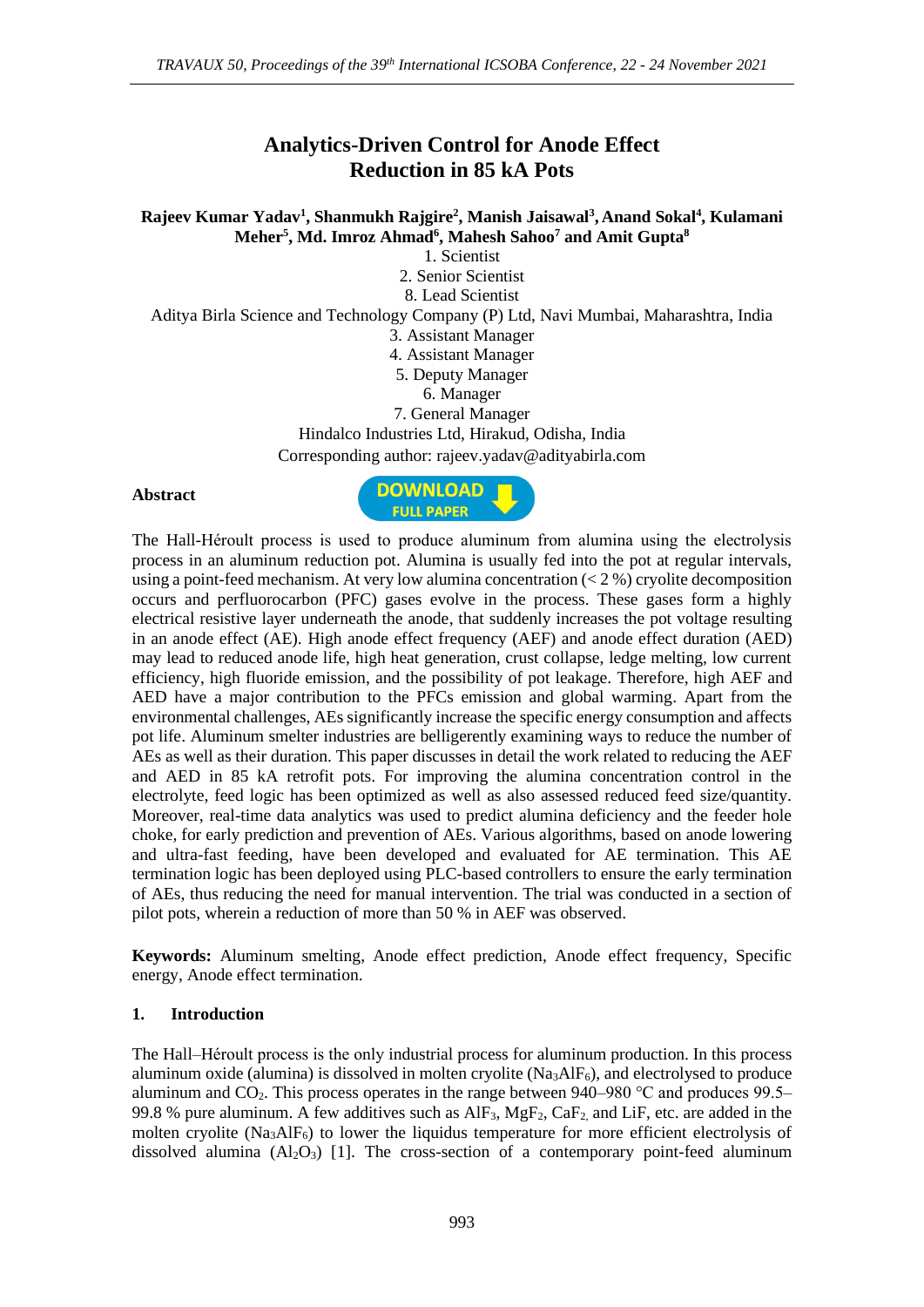electrolysis cell (Hall–Héroult cell) is shown in Figure 1 (a). It is an energy-intensive process with electricity comprising 30–40 % of the cost of production. During the process, the dissolved alumina gets electrolyzed in the reaction zone, where liquid aluminum is formed and settles down on the cathode surface and  $CO<sub>2</sub>$  gas escapes from the top. Modern smelters run at current efficiencies close to 94 % with the benchmark of 96 % [2]. In the anode to metal pad zone, underneath the anode, a highly resistive layer of gas bubble forms at the low alumina concentration. The bubble formation and its growth are shown in Figure 1 (b). The gas bubble under the anode constrains the path of the electric current, the electric resistance increases resulting in increased specific energy consumption. When the gas bubbles become denser and cover the anode bottom surface completely it leads to an anode effect (AE) [3]. During AEs the rate of perfluorocarbon gases emission is high.



**Figure 1. a) Schematic cross-sectional view of Hall–Héroult cell; b) Anode to metal pad reason presenting gas bubbles.**

Earlier, automatic feed control systems were not present in the aluminum smelters. Therefore,  $Al_2O_3$  had to be fed manually at regular intervals, if there is no anode effect (AE) during this interval, then feed quantity was kept constant. If AEs come frequently then the amount of alumina was increased and vice versa. The termination of the AE was done manually with iron rakes or green wood poles. However, nowadays there is consent that AEs are detrimental and must be avoided [4, 6]. Because the high voltage in the range of 10 to 80 V AEs increases the DC energy consumption and reduces the current efficiency. AEs caused the emission of harmful perfluorocarbon (PFC) greenhouse gases such as  $CF_4$  and  $C_2F_6$  which have extremely high global warming potentials [5]. Due to the availability of automatic feeders and computer-controlled feeding, but also automatic AE termination routines, the aluminum industry can eminently reduce the frequency and duration of AEs [4]. The rate of PFC emission during anode effects in aluminum cells is variable depending on the type of aluminum cell technology and the computer control anode effect termination (AET) algorithm [7]. Aluminum smelters are one of the largest anthropogenic sources of PFC emissions worldwide [8]. An AE occurs when the alumina  $(AI_2O_3)$ concentration in the electrolytic bath drops below approximately 1.5 %, the overall cell voltage rises, and the bath and carbon anodes begin to react and form PFC gases [2]. AEs typically start in a localized area of pre-bake electrolysis cells (on one or two anodes). As the AE reaction propagates to additional anodes in the cell, the overall cell voltage rise. When the cell voltage rises above a specific threshold (typically 8 V), an anode effect duration (AED) counter is initiated in the plant control system to allow tracking of AE minutes per cell per day. Most aluminum companies have initiated voluntary programs for actively reducing PFC emissions [9]. All modern pre-bake smelters have implemented automated methods for terminating anode effects. These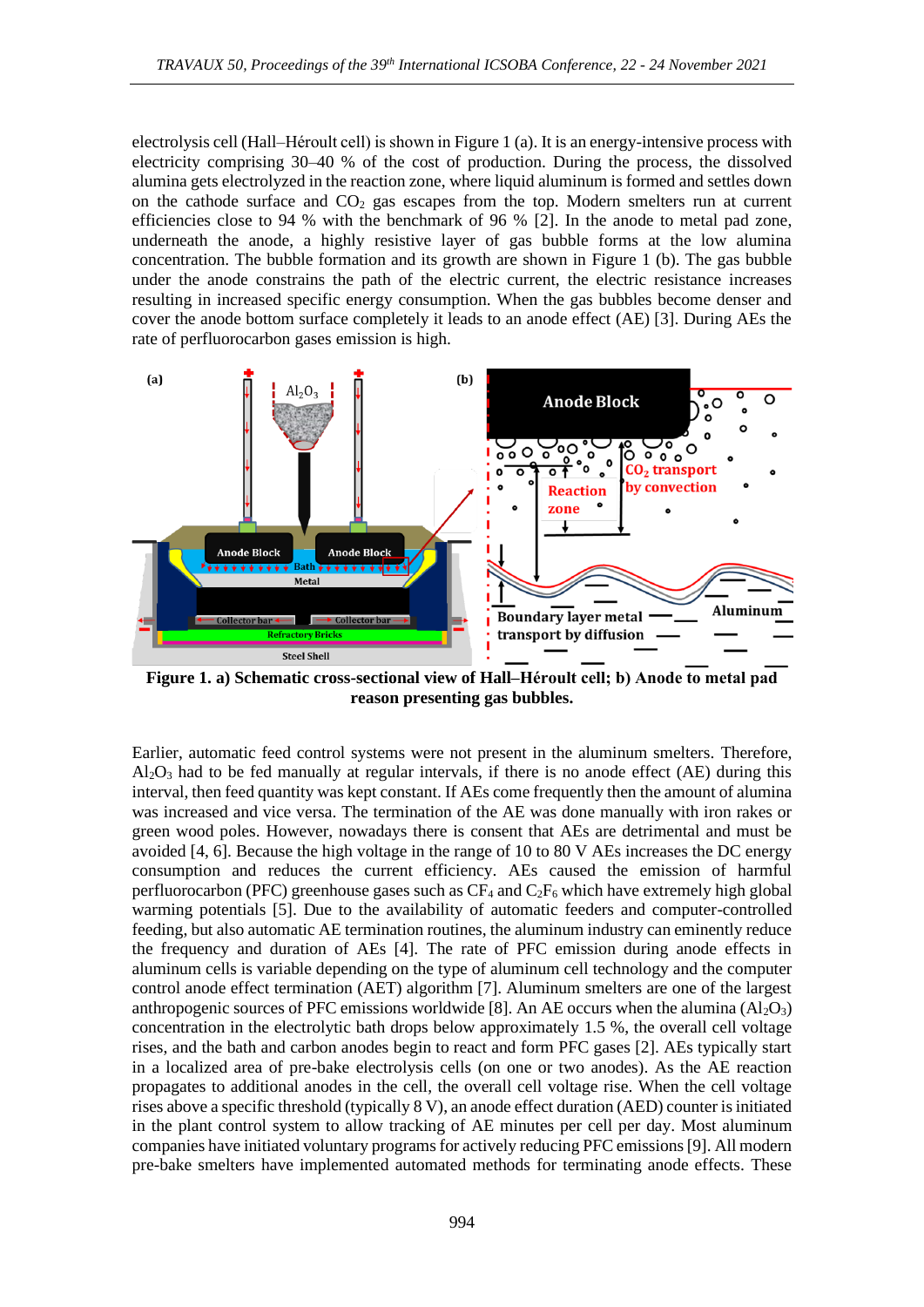

**Figure 9. Noise for reduced feed size 1 kg/feeder and existing 1.8 kg/feeder.**

## **4. Conclusion**

Alumina feed strategy, anode effect prediction (AEP) and anode effect termination (AET) logic have been developed and incorporated in the control system (PLC-based). AEP logic was developed for predicting the AEs at the early stage, resulting in a reduction in anode effect frequency (AEF). The performance of AET logic was monitored and based on its performance, it was improved to further reduce the anode effect duration (AED). Logic-based auto AE quenching procedure is relying on pot resistance to activate and kill the anode effect. With the help of modified AET, AED was reduced by 1.17 min w.r.t no AET logic and 0.71 min w.r.t existing AET logic. The trial was also carried out in one pot with a feed strategy for 1 kg/feeder (earlier 1.8 kg/feeder), and over the last three months average AEF was observed to be 0.26 /pot-day. Hence, the drastic reduction in AEF and AED was observed after incorporating feed strategies, AEP and AET techniques in the new control (PLC-based) system.

#### **5. References**

- 1. George E. Totte et al., *Handbook of Aluminum Alloy Production and Materials Manufacturing*, 1st Edition, Volume 2, 2003, 736 pages.
- 2. Geir Martin Haarberg, Effects of electrolyte impurities on the current efficiency during aluminium electrolysis, *Proceedings of 33rd International ICSOBA Conference*, Dubai, 29 November - 1 December 2015, Paper AL27, *Travaux* 44, 761-767.
- 3. László I. Kiss, Transport processes and bubble driven flow in the Hall-Héroult cell, *Fifth International Conference on CFD in the Process Industries CSIRO*, Melbourne, Australia, December 2006.
- 4. Warren Haupin, Edward J. Seger, Aiming for zero anode effects, In *Essential Readings in Light Metals*: Volume 2 Aluminum Reduction Technology; Springer International Publishing: Berlin/Heidelberg, Germany, 2016, 767–773.
- 5. Kai Grjotheim and Halvor Kvande, *Introduction to Aluminium Electrolysis,* AluMedia GmbH: Düsseldorf, Germany, 2nd Edition, 1993, 212 pages.
- 6. Jomar Thonstad et al. Anode effect in aluminum electrolysis, Essential Readings, *Light Metals*: Volume 2 Aluminum Reduction Technology; Springer International Publishing: Berlin/Heidelberg, Germany, 2016; 131–138.
- 7. A. R. Ravishankara et al., Atmospheric lifetimes of long-lived halogenated species, *Science*, v. 259, 1993, 194-199.